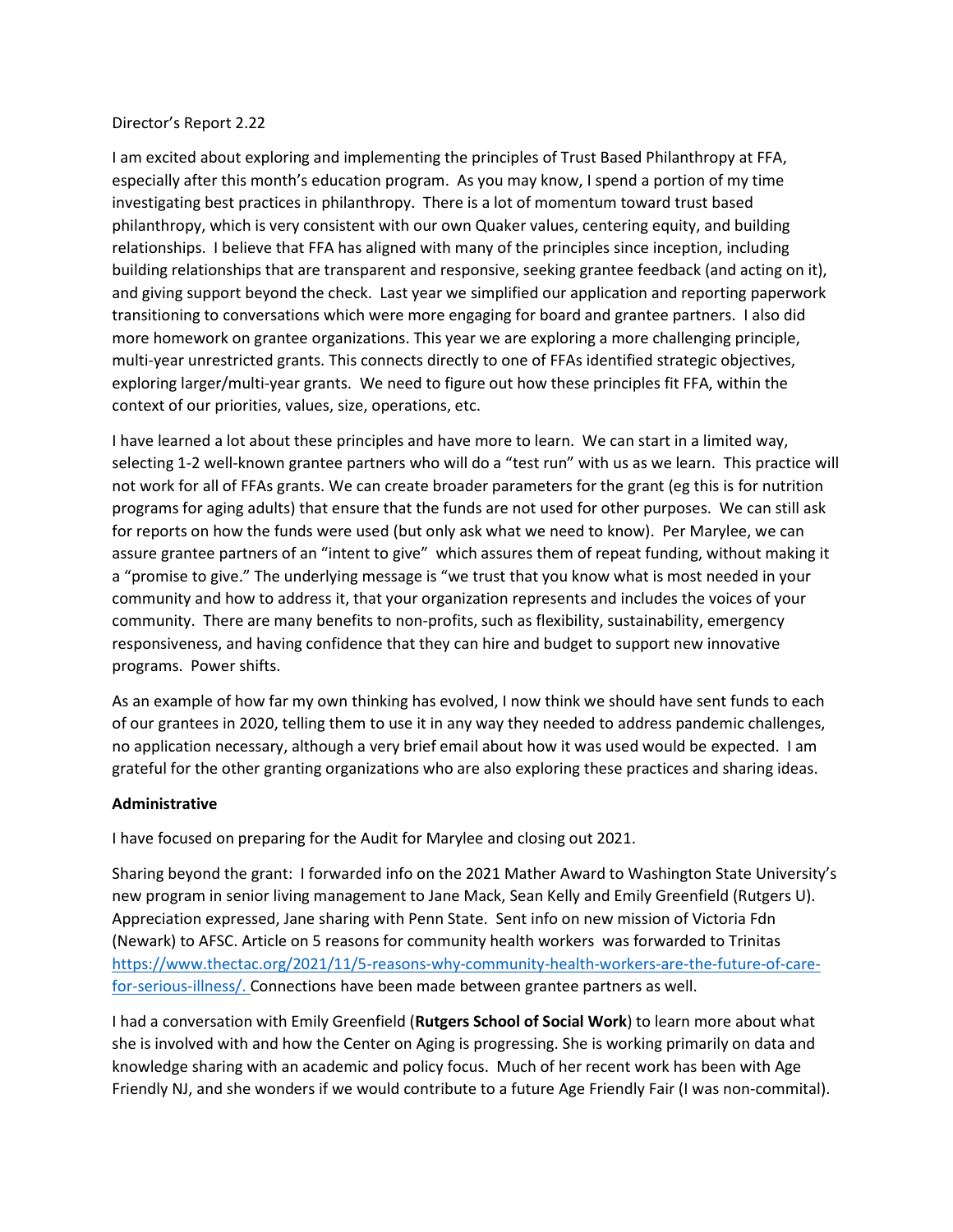Nikki reviewed the **FFA website** for language that might not be inclusive. She gave a positive review and suggested a page highlighting a couple grantee partners. I will review several pages for updating. In looking at other organizations' websites I ask the board to consider including a list of Trustees (if not photos).

Jane Mack says **FSA** will not be doing a symposium this year. They will do a virtual annual meeting on Tuesday April 19 from 1-3. The keynote speaker is Ryo Zsun, Culture Guide for Zappos. Let me know if you want to attend.

## **News:**

- PYM has hired a new Aging Support Coordinator [https://www.pym.org/welcoming-sheila](https://www.pym.org/welcoming-sheila-sorkin-aging-support-coordinator/)[sorkin-aging-support-coordinator/](https://www.pym.org/welcoming-sheila-sorkin-aging-support-coordinator/)
- Lynnette Killen told me that the Ralston board is considering selling their building and becoming a foundation in aging. She was seeking insight from my experience and we hope there will be opportunities for collaborating in marginalized communities in Philadelphia. NOT PUBLIC INFO This raises a question for me about seeking another organization serving this community such as UUOutreach to do some of the work that Ralston was doing.
- Friends Village at Woodstown will be affiliating with Fellowship Senior Living a not-for-profit, faith-based senior living organization located in N.J. Craig Petry will step down as CEO.
- Joe Conner has been promoted to Executive Vice President of Friends Life Care Partners. He will be responsible for the day-to-day operation of their two not-for-profit organizations, Friends Life Care Partners (parent company) and Friends Life Care (our continuing care at home plan). Carol Barber will continue to serve as CEO and President of Friends Life Care Partners but will shift her focus to some exciting strategic initiatives that are underway under the auspices of the for-profit subsidiary, Friends Life Care Consultants, Inc.
- Toni Kelly has been appointed Executive Director at The Hickman. She has been their Director of Nursing.

**Attended:** PEAK small funders, PEAK oral reporting, Endwell conference, CNJG Aging & Health collaborative, GIA end of life convening, PN program on Indigenous people, Ripple Fdn on the long view in philanthropy, ASA Ageism to Age Inclusion, CNJG Annual conference and meeting, Ziegler on Tech use among older adults, PEAK Small funders on demographic data and new action planner, C-TAC program on faith, trust, hope and advocacy (emphasis on need for partnership, reform and relationship building). PN executive forum, TBP evaluation, NJAAW housing options.

Take aways:

- There is a shift toward an intersectional approach, recognizing that there are many people who are left behind due to their race, gender, age, orientation, ability, etc. We will get further if we work together.
- Our "Impact" may be on the organization not the community.
- "Change happens at the speed of trust." TBP is about redistributing power, learning for accountability, decision-making, long-term impact.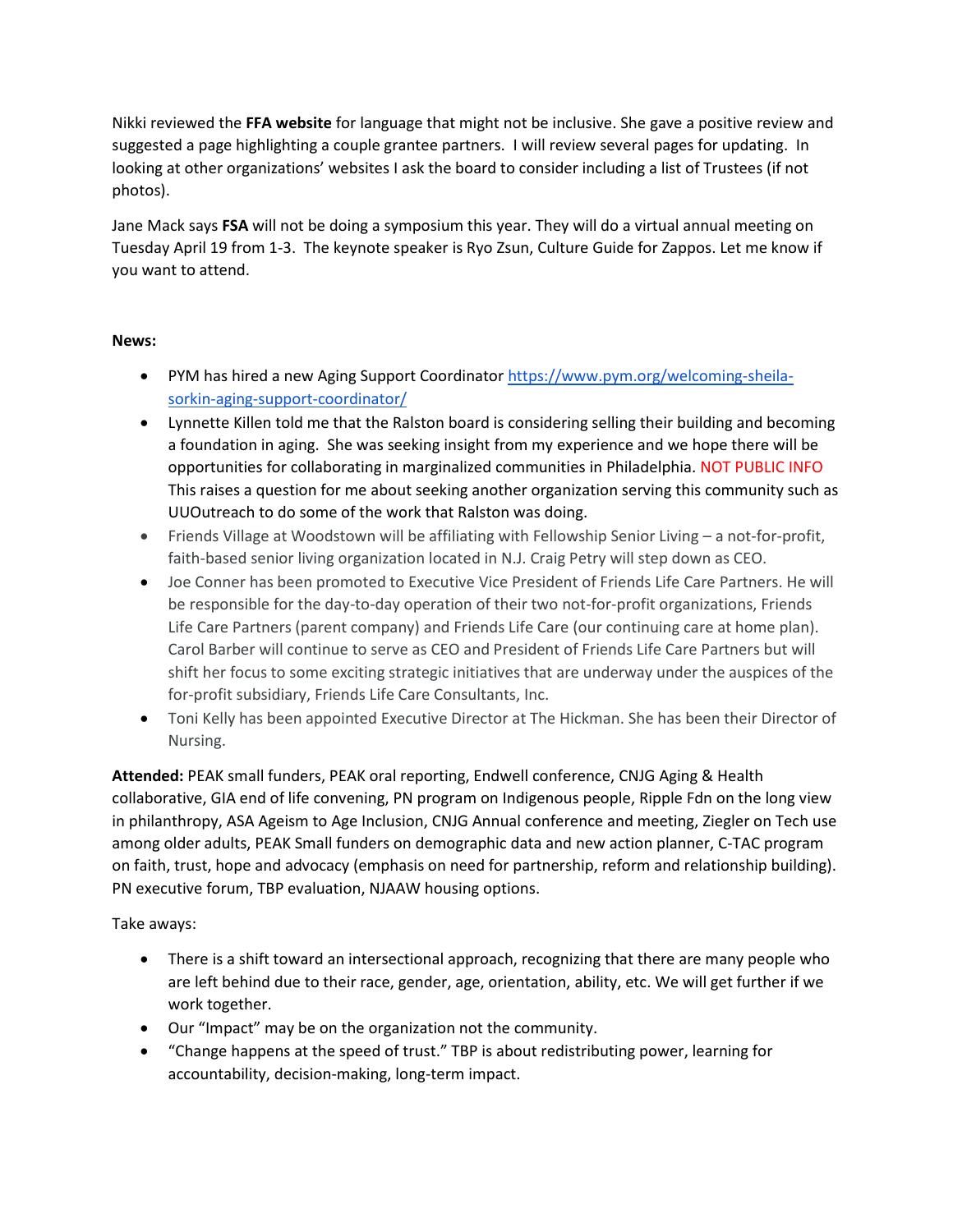- A grant can be for a sector, not whole organization, but broader than a program (eg. this grant supports your organization's work with aging adults).
- Efficiency (practical) vs effectiveness (response to need, equity, addressing root causes).
- It is nearly impossible to do ethical investing in equities today, can do more toward community development funds.
- Your Mission is your standard for granting and investing.
- Look deeply at organizations and their staffing (having a person of color as CEO does not mean they serve the community, may be only person).
- Philanthropy Network CEOs heard from some (Scattergood among them) who are giving \$8- 10,000 to all their grantees (under \$500K) for leadership development and (staff) wellness—well received.
- PEAK is exploring the intersection between data collection and trust based philanthropy. The data the grantee partner already collects may be sufficient to be assured that funds are serving the expected recipients.

**Appointed** to CNJG Advisory group on **Doing Good Better: Amplifying and Deepening Philanthropic and Nonprofit Partnerships.** Attended first meeting. Appointed to PYM Aging Granting Group.

**Learning links (optional):** 

- On grantee partner reporting: [https://www.peakgrantmaking.org/insights/the-tragedy-of](https://www.peakgrantmaking.org/insights/the-tragedy-of-foundation-reporting-requirements/?utm_source=PEAK+Grantmaking%20&utm_campaign=1d71454954-PEAK+Weekly+11.19.21&utm_medium=email&utm_term=0_c620ac67b2-1d71454954-353566445&mc_cid=1d71454954&mc_eid=8cdb340d6a)[foundation-reporting-requirements/?utm\\_source=PEAK+Grantmaking](https://www.peakgrantmaking.org/insights/the-tragedy-of-foundation-reporting-requirements/?utm_source=PEAK+Grantmaking%20&utm_campaign=1d71454954-PEAK+Weekly+11.19.21&utm_medium=email&utm_term=0_c620ac67b2-1d71454954-353566445&mc_cid=1d71454954&mc_eid=8cdb340d6a)  [&utm\\_campaign=1d71454954-](https://www.peakgrantmaking.org/insights/the-tragedy-of-foundation-reporting-requirements/?utm_source=PEAK+Grantmaking%20&utm_campaign=1d71454954-PEAK+Weekly+11.19.21&utm_medium=email&utm_term=0_c620ac67b2-1d71454954-353566445&mc_cid=1d71454954&mc_eid=8cdb340d6a) [PEAK+Weekly+11.19.21&utm\\_medium=email&utm\\_term=0\\_c620ac67b2-1d71454954-](https://www.peakgrantmaking.org/insights/the-tragedy-of-foundation-reporting-requirements/?utm_source=PEAK+Grantmaking%20&utm_campaign=1d71454954-PEAK+Weekly+11.19.21&utm_medium=email&utm_term=0_c620ac67b2-1d71454954-353566445&mc_cid=1d71454954&mc_eid=8cdb340d6a) [353566445&mc\\_cid=1d71454954&mc\\_eid=8cdb340d6a](https://www.peakgrantmaking.org/insights/the-tragedy-of-foundation-reporting-requirements/?utm_source=PEAK+Grantmaking%20&utm_campaign=1d71454954-PEAK+Weekly+11.19.21&utm_medium=email&utm_term=0_c620ac67b2-1d71454954-353566445&mc_cid=1d71454954&mc_eid=8cdb340d6a)
- Ezra Klein show interview by Heather McGhee with Ai-Jen Poo on family caregiving [https://www.nytimes.com/2021/12/07/opinion/ezra-klein-podcast-ai-jen](https://www.nytimes.com/2021/12/07/opinion/ezra-klein-podcast-ai-jen-poo.html?campaign_id=2&emc=edit_th_20211208&instance_id=47209&nl=todaysheadlines®i_id=61767165&segment_id=76365&user_id=c50dee5b42b12d4196c2d1bd19be97d1)[poo.html?campaign\\_id=2&emc=edit\\_th\\_20211208&instance\\_id=47209&nl=todaysheadlines&re](https://www.nytimes.com/2021/12/07/opinion/ezra-klein-podcast-ai-jen-poo.html?campaign_id=2&emc=edit_th_20211208&instance_id=47209&nl=todaysheadlines®i_id=61767165&segment_id=76365&user_id=c50dee5b42b12d4196c2d1bd19be97d1) [gi\\_id=61767165&segment\\_id=76365&user\\_id=c50dee5b42b12d4196c2d1bd19be97d1](https://www.nytimes.com/2021/12/07/opinion/ezra-klein-podcast-ai-jen-poo.html?campaign_id=2&emc=edit_th_20211208&instance_id=47209&nl=todaysheadlines®i_id=61767165&segment_id=76365&user_id=c50dee5b42b12d4196c2d1bd19be97d1)
- Mather Innovation Award[s https://www.matherinstitute.com/senior-living](https://www.matherinstitute.com/senior-living-professionals/promising-practices-awards/)[professionals/promising-practices-awards/](https://www.matherinstitute.com/senior-living-professionals/promising-practices-awards/) I was most interested in the second award to Granger Cobb Institute for Senior Living at Washington State University. They are collaborating to provide education for the next generation of workers in senior living. I forwarded this to Jane Mack, my contact at Rutgers, and Todd Engle.
- Advancing racial equity and racial justice in the context of grantmaking-PEAK [https://www.peakgrantmaking.org/insights/support-racial-equity-racial-justice](https://www.peakgrantmaking.org/insights/support-racial-equity-racial-justice-funding/?utm_source=PEAK+Grantmaking&utm_campaign=f408b2d2b4-peak-weekly-2-4-22&utm_medium=email&utm_term=0_c620ac67b2-f408b2d2b4-353566445&mc_cid=f408b2d2b4&mc_eid=8cdb340d6a)[funding/?utm\\_source=PEAK+Grantmaking&utm\\_campaign=f408b2d2b4-peak-weekly-2-4-](https://www.peakgrantmaking.org/insights/support-racial-equity-racial-justice-funding/?utm_source=PEAK+Grantmaking&utm_campaign=f408b2d2b4-peak-weekly-2-4-22&utm_medium=email&utm_term=0_c620ac67b2-f408b2d2b4-353566445&mc_cid=f408b2d2b4&mc_eid=8cdb340d6a) [22&utm\\_medium=email&utm\\_term=0\\_c620ac67b2-f408b2d2b4-](https://www.peakgrantmaking.org/insights/support-racial-equity-racial-justice-funding/?utm_source=PEAK+Grantmaking&utm_campaign=f408b2d2b4-peak-weekly-2-4-22&utm_medium=email&utm_term=0_c620ac67b2-f408b2d2b4-353566445&mc_cid=f408b2d2b4&mc_eid=8cdb340d6a) [353566445&mc\\_cid=f408b2d2b4&mc\\_eid=8cdb340d6a](https://www.peakgrantmaking.org/insights/support-racial-equity-racial-justice-funding/?utm_source=PEAK+Grantmaking&utm_campaign=f408b2d2b4-peak-weekly-2-4-22&utm_medium=email&utm_term=0_c620ac67b2-f408b2d2b4-353566445&mc_cid=f408b2d2b4&mc_eid=8cdb340d6a)
- The United Nations is naming The Decade of Healthy Aging (2021-30), changing how we think, feel and act about ageing.
- [https://www.cnjg.org/events/trust-based-philanthropy-4d-webinar-series-session-1-using-trust](https://www.cnjg.org/events/trust-based-philanthropy-4d-webinar-series-session-1-using-trust-based-values-transform-your)[based-values-transform-your](https://www.cnjg.org/events/trust-based-philanthropy-4d-webinar-series-session-1-using-trust-based-values-transform-your) CNJG is offering a 4 part series on trust based philanthropy, starting Feb 3. I did the series in the Fall, which deepened my understanding of TBP.